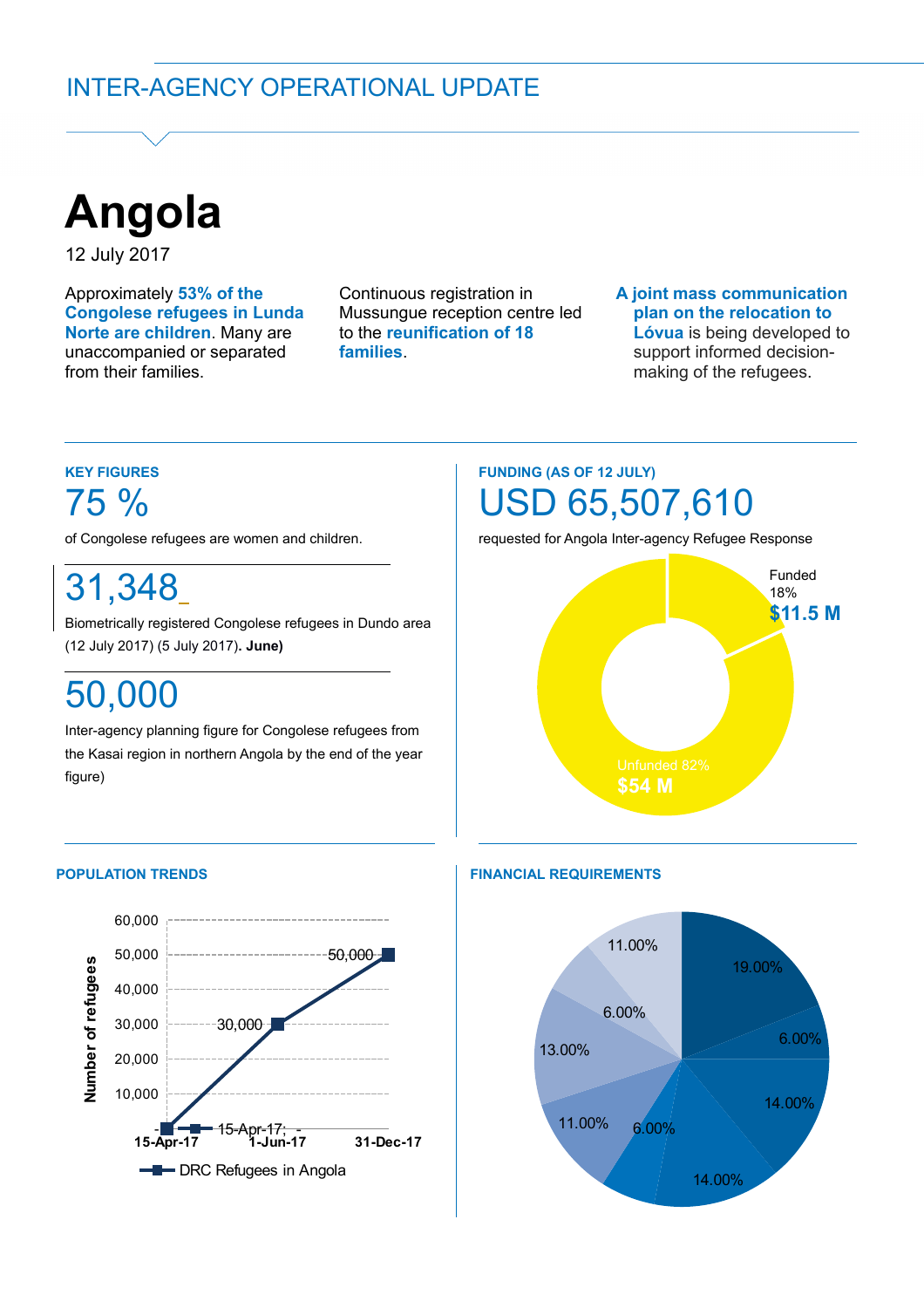

# Update On Key Achievements

## Operational Context

Violence in the Kasai Province, the Democratic Republic of the Congo (DRC), continues to force Congolese to seek security in Angola's Lunda Norte. Clashes, disorder and a shortage of basic items spark sporadic arrivals along the northern border. Some 75% of the more than 31,000 biometrically registered refugees are women and children. Persons with specific needs include many unaccompanied and separated children and singleheaded households. Recent arrivals flee violence mainly from the Kasadi-Sadi area, while over 80% of the refugee population registered in Lunda Norte comes from Kasai-Longatshimo in the Kamako area.

Many of those who have fled report harassment, killings and generalized violence. All are in urgent need of protection, medical and psychosocial assistance, shelter, food and basic relief items. Refugees are currently sheltered in two reception centres, which are currently operating at their maximum capacity. The conditions do not allow for adequate protection and assistance. The development of a site in Lóvua, allocated by the Government of Angola to host the refugees, is ongoing in coordination with the Ministry of Welfare and Social Reintegration (MINARS) and key humanitarian and development partners.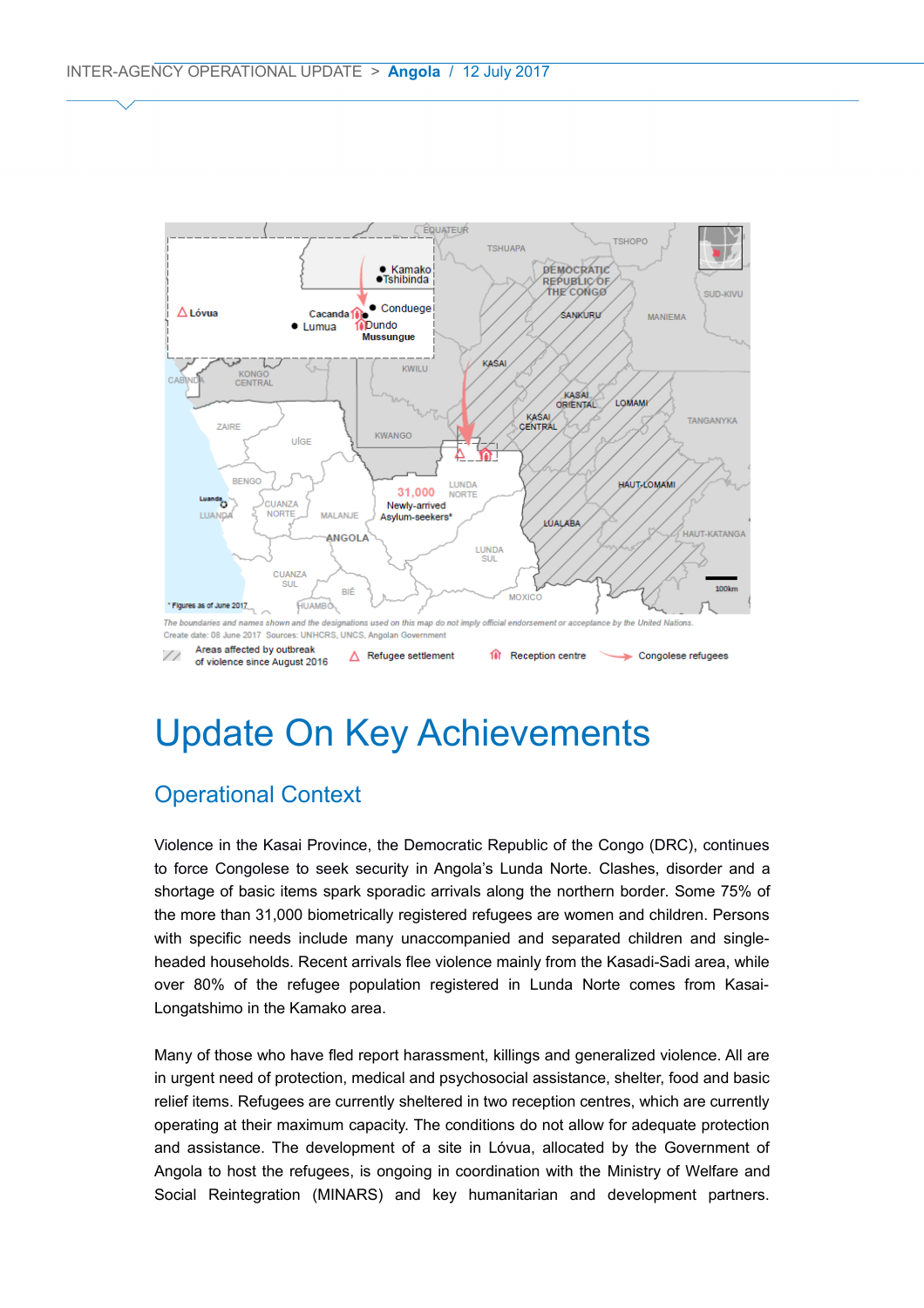MINARS, on behalf of the inter-ministerial committee set up by the Government of Angola, is coordinating the response to the unfolding crisis with support from UNHCR. UN Agencies and international and national NGOs also actively support the refugee response in Angola.



World Clearing ongoing in Lóvua where Government of Angola has allocated a vast area of land to *accommodate Congolese refugees. H. Van Den Berg / UNHCR*

## **Achievements**



- As of 10 July, 31,348 Congolese refugees have been biometrically registered. Children continue to represent 53% of the total population while women represent 22%.
- Continuous registration in Mussungue reception centre on 7 July led to the family reunification of 32 individuals in 18 families. Altogether 1,158 individuals were registered in Cacanda on 10 July where continuous registration started in parallel with the biometric registration of new arrivals. The protection screening of persons with specific needs and/or profiles continues.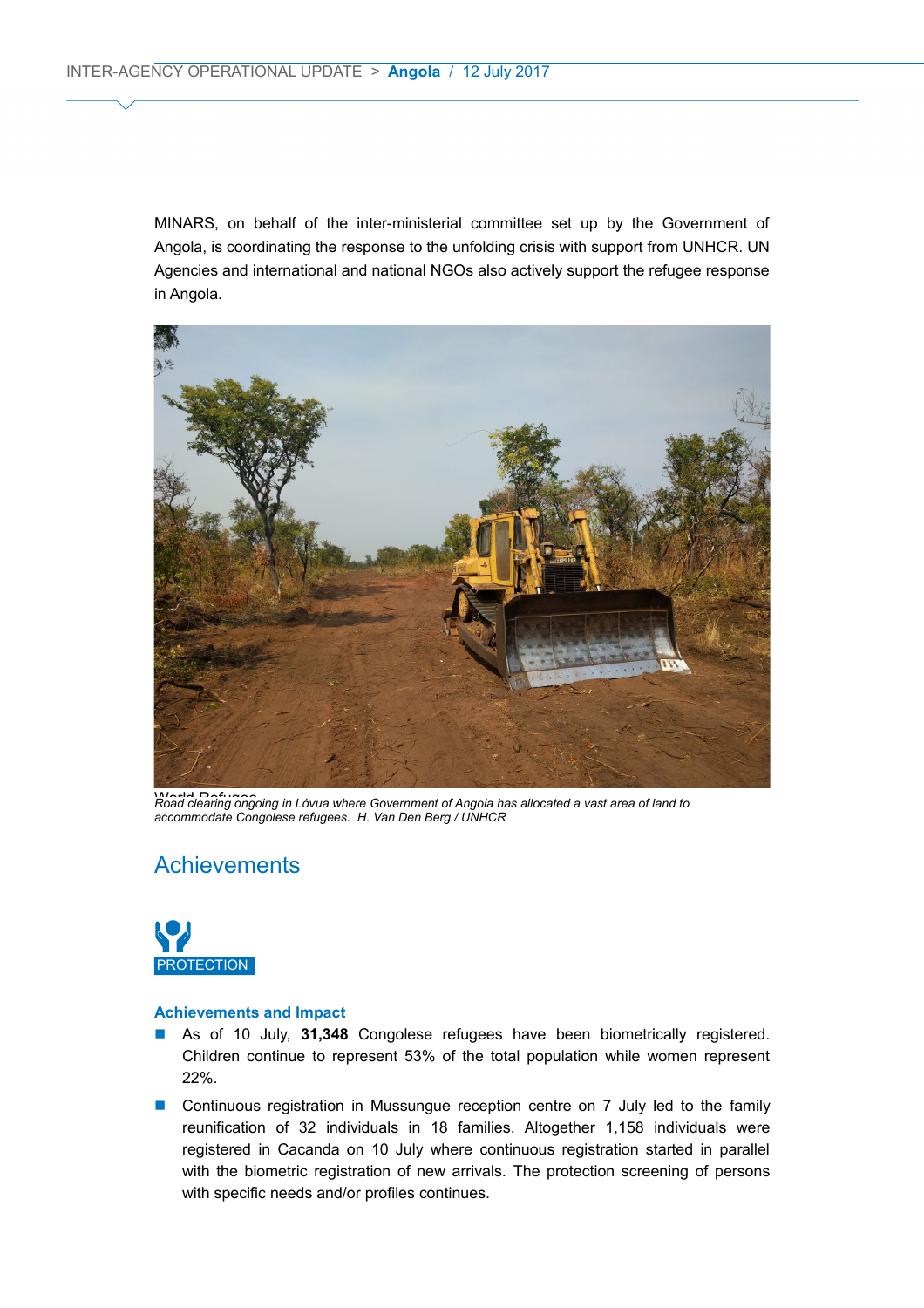- **An assessment has been undertaken to ascertain the will expressed by some** refugees (not from the Kasai area) to be repatriated to their region of origin within the Democratic Republic of the Congo and to be reunited with their families.
- Several cases of domestic violence and child labour/abuse arose during the week. Care for the victims and measures against the perpetrators are ensured in coordination with the Angolan authorities.
- **Focus group discussions were continued at the Cacanda reception centre on 8 July** to consult the refugee community on the relocation plan to Lóvua and the related shelter package. Feedback on both was largely positive with some further recommendations received. The focus group discussions found that the refugee community were concerned about security; the extent of freedom of movement; livelihoods opportunities; formal education opportunities; return to Democratic Republic of Congo; and presence of international organizations to provide protection and health services at the new site.
- **Child protection:** Reunification of unaccompanied and separated children with their families continues. Child-friendly spaces are operating in both reception centres, focusing on the social and play activities for children up to 12 years. Altogether 1,042 children in Cacanda and 979 children in Mussungue participated these activities during the week. Furthermore, with the support of partners, the provincial mobile registration team of the Ministry of Justice formally registered the births of 17 refugee children born in Angola on 10 July, which allows them to apply for a birth certificate.
- **B** Sexual and gender-based violence (SGBV): Medical, legal and psychosocial services are available for identified survivors of SGBV in the reception centres. A gender-based violence safety audit was undertaken to inform SGBV programming. Focus group discussions with male and female groups were also undertaken in order to better understand the safety and health concerns of women and girls living in reception centres and in urban areas. SGBV sensitization through community health workers has been strengthened.
- **Communication with communities:** A communicating with communities (CwC) task force was formally established at Dundo level on 6 July to implement a common comprehensive communication plan for the relocation of refugees to Lóvua to address rumours, manage expectations and assist refugees in informed decision-making. More broadly, building on synergies, the working group consisting of all operational partners and the Government, aims to ensure coordinated, reliable, effective and timely twoway communication with people of concern and to provide formal feedback mechanisms.
- Community mobilizers disseminate key messages on good hygiene practices, protection, and health and nutrition to between 6,000 and 7,000 refugees a day. Two community radios work in support of community mobilization, while theatre is also being used as a medium.

#### **Identified Needs and Remaining Gaps**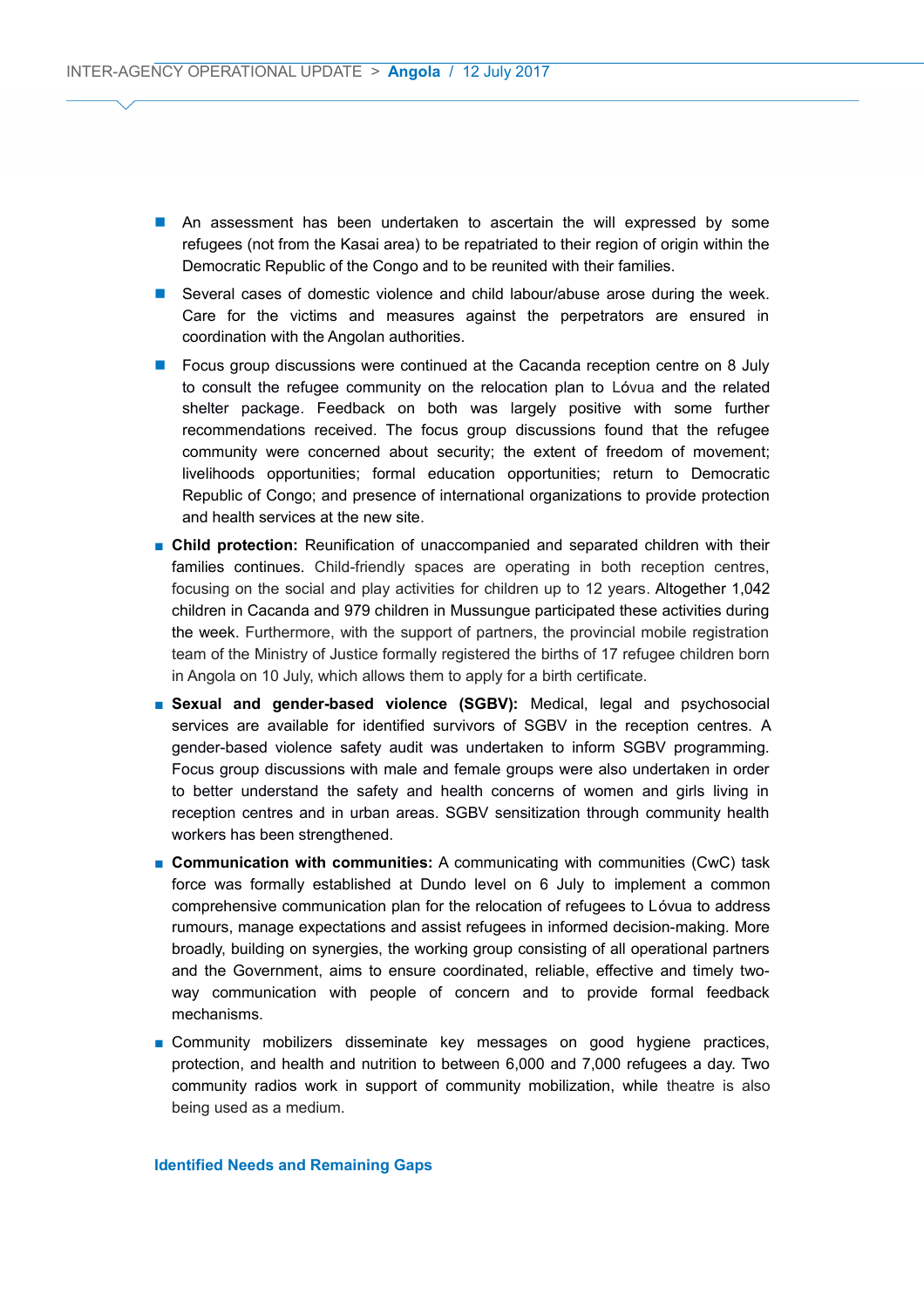- In spite of advances made, lack of adequate shelter, as well as issues related to prevention of and response to SGBV, remain significant protection concerns in both sites.
- Additional programmes to strengthen community-based protection are needed.
- Lack of space and increased number of children restricts activities at the child-friendly spaces.



#### **Achievements and Impact**

■ Child-friendly spaces continue to provide Portuguese language lessons to both children and adults. Currently language classes are the only form of education taking place in the two reception centres.



- *■* **Primary health care and medical consultations** are provided in both reception centres. In Cacanda, malaria continues to be the main cause of morbidity, increasing again this week to represent 52.2% of all detected sicknesses (61.3% in under 5 age group), but maintaining an overall downward trend detected last week considering all refugee population. Malaria is followed by acute respiratory tract infections (ARTI) at 15% (mostly upper respiratory tract infections), and non-bloody diarrhea at 9.2%, which continues to increase slowly considering all refugee population, but without immediate cause for alarm. Consultations in Mussungue continue at a usual rate (333 consultations) with main morbidities being acute respiratory tract infections (ARTI) at 20.6%, followed by parasitic infestations 16.9%, non-bloody diarrhea at 14.8% and malaria at 11.2%. Mortality rates are stable. Altogether 27 cases of hypertension and 4 cases of diabetes were also identified. Refugees can access health care assistance during night hours through telephone consultation with doctors who come onsite for care as needed.
- The partial analysis of the control map of deaths recorded at the two reception centres during the past four months suggest benefits, especially for children under 5 years of age, of strengthening feeding practices, including breastfeeding, as well as giving greater attention to sanitary and health education.
- *■* **Sexual reproductive health:** Antenatal and postnatal care services continued at both reception centres, and family planning activities started in Mussungue. In Cacanda and Mussungue, a total of 87 pregnant women were seen for antenatal care and follow-up,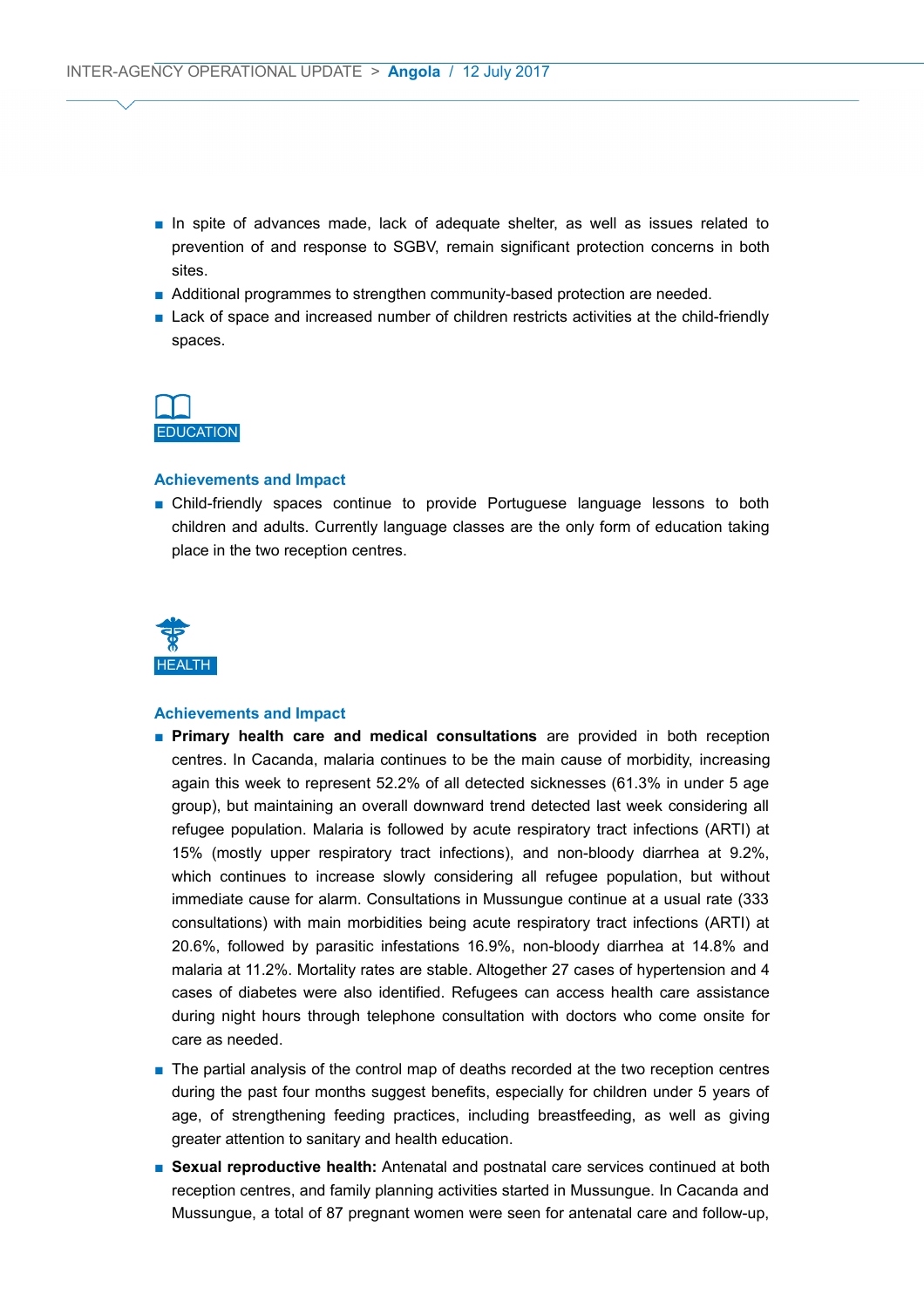and 4 for postnatal care. Three women who screened positive for HIV were integrated into the national antiretroviral treatment programme. Operational capacity for reproductive health interventions is being scaled up with first minimum initial service packages for women of reproductive age, including safe delivery kits, having arrived in Angola.

- *■* **Immunization:** No signs of epidemics have been detected in the reception centres or in the surrounding host communities. Routine vaccination is available at both reception centres through a provincial mobile health care team (DPS). During the week, 70 children between nine months and 14 years were vaccinated against measles. Health partners are taking steps to develop a massive vaccination micro-plan for the host communities that have a strong refugee presence.
- *■* **Referral care:** Referrals have increased with 43 referrals conducted last week of which 13 were for children under 5 of age with severe acute malnutrition and 30 children with other complications. Some 84% of the referrals were from Cacanda reception centre. Altogether, nine children were interned at paediatric hospital out of which only one is not a refugee.
- *■* **Mental health:** Mental health consultations started this week with eight consultations and three follow-up cases after the arrival of the new psychologist to MSF team.

#### **Identified Needs and Remaining Gaps**

■ While psychosocial support has been strengthened in the reception centres, access to mental health services remains limited.

# FOOD SECURITY AND NUTRITION

- **Nutrition: The** ambulatory therapeutic feeding centre continues to treat Severe Acute Malnutrition (SAM) and refugees continue to receive care for Moderate Acute Malnutrition (MAM). The nutritional situation appears stable at both reception centres. Altogether 15 children were admitted for inpatient therapeutic feeding centre of which some 54% are refugees.
- Altogether 532 children were screened for malnutrition using the Mid-Upper Arm Circumference (MUAC) methodology revealing 2.4% of children with SAM and 6.4% with MAM. In addition to nutritional education given to mothers, health partners are planning to support the development of health and nutrition activities in the communities and outpatient follow-up of children with SAM.
- *■* Partners joined forces to distribute SuperCereal Plus for all Congolese refugee children aged from six months to two years at the Cacanda reception centre on 7 and 8 July. This distribution follows a blanket monthly distribution of the nutritious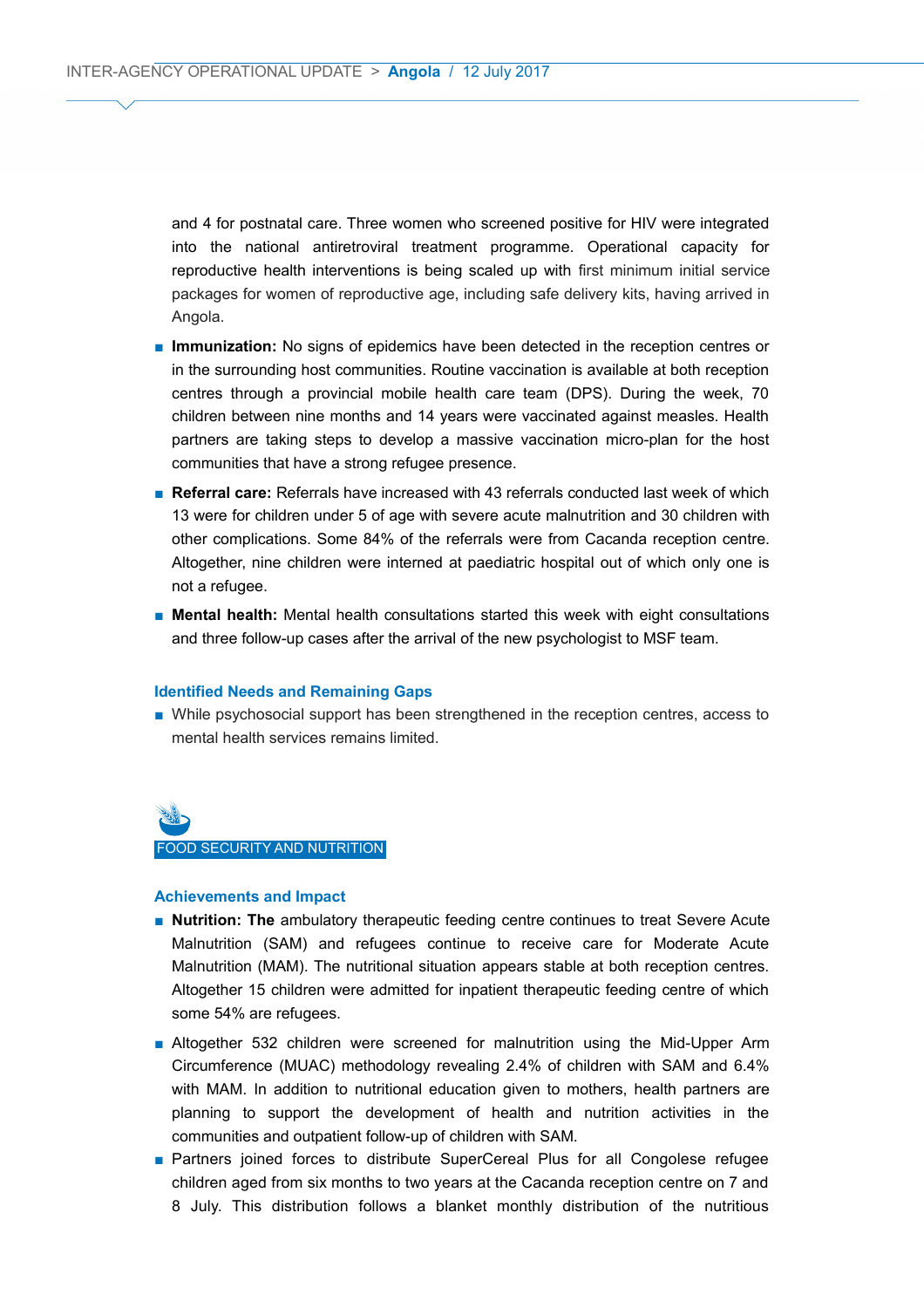supplementary foods to children aged 6-23 months at Mussungue reception centre late June to prevent malnutrition of refugee children both in reception centres and in urban settings. Nutrition surveillance continues to observe if improvement in acute malnutrition prevalence rates will follow the blanket distributions.

■ Food security support has been strengthened by replenishment of food stocks in Dundo (below), in addition to 92 tons of maize meal available at Luanda level.

|                  | Contracted<br>(mt) | Received in Dundo<br>(as of 10 July) (mt) |
|------------------|--------------------|-------------------------------------------|
| Maize Meal (MML) | 810                | 718                                       |
| Veg oil          | 43                 | 43                                        |
| $SC+$            | 43                 | 43                                        |
| Salt             | q                  |                                           |
| Pulses           | 108                | 108                                       |
| Total            | 1,013              | 921                                       |

#### **Identified Needs and Remaining Gaps**

■ The storage capacity in Dundo hampers effective and timely deliveries of relief items. Efforts are ongoing to scale up the capacity to store items at the reception centres.



- **Coordination**: WASH actors are reinforcing vector control in the reception centres and will conduct focus group discussions on defecation and other hygiene-related practices.
- **Water supply**: Despite recent mechanic issues with water trucks, efforts continue to ensure daily water supply of 138,000 litres of potable water in Cacanda and 30,000 litres in Mussungue. In terms of access during the week, 14 litres of potable water per person per day in average was available in Cacanda and 19 litres per person per day in Mussungue (against Sphere emergency standard of 7,5-15 liters/day/p).
- **Sanitation and hygiene**: Rehabilitation of latrines continues in Cacanda, as well as installation of latrine doors. As children have been found not to use the current latrines, six blocks of latrines specifically adapted for children are being built. Access to sanitation facilities stands at 33 persons per latrine in Cacanda and 34 persons per latrine in Mussungue (against Sphere standards of 50 people per latrine). Currently one shower is available per 43 people in Cacanda and 48 people in Mussengue (against UNHCR standard of 50 people per shower). Hand washing facilities were installed at child-friendly spaces in Cacanda (6) and Mussungue (4), with teachers and children trained on how to use and maintain these new facilities. Partners continued to ensure management of solid waste in Cacanda and Mussungue, focusing on site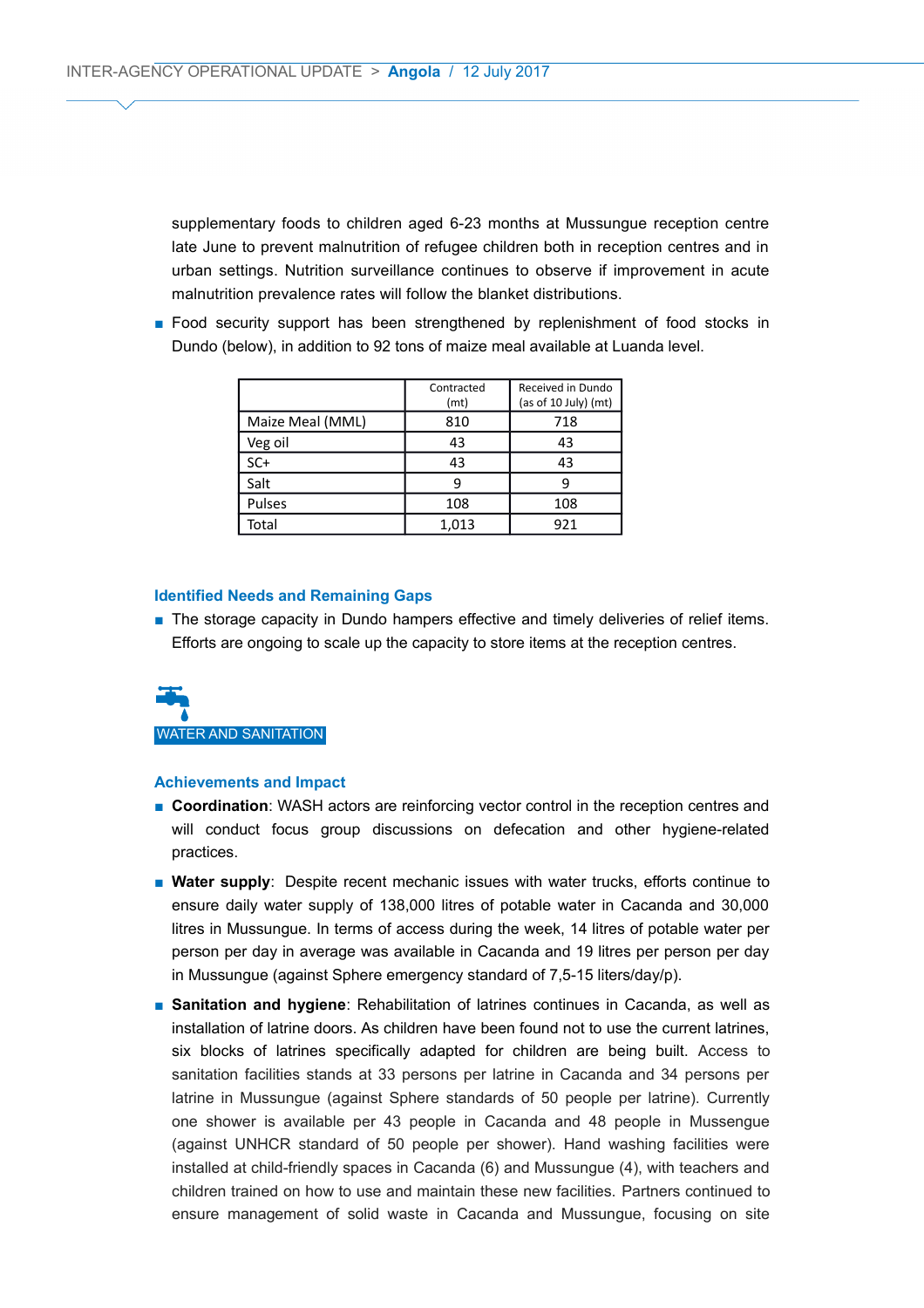cleaning, and digging and fencing refuse pits. Through the local radio and daily hygiene promotion sessions, refugees are encouraged to ensure proper disposal of their garbage, use the sanitation facilities and wash their hands.



#### **Achievements and Impact**

- The rehabilitation work undertaken to establish a distribution centre in Mussungue, in view of the food distribution to start on 12 July, was completed.
- Opening of primary roads in Lóvua continues with some seven kilometres of roads cleared, representing approximately 15% of the primary roads on the site. The arrival centre and the proposed base camp areas have been cleared and are ready for construction to commence.
- A forest fire consumed a small part of the Lóvua settlement on 5 July, including the arrival centre area. Except for trees and shrubs, no major damage occurred as active construction is yet to commence.

#### **Identified Needs and Remaining Gaps**

■ The two reception centres are at their maximum capacity without a possibility to extend the area, resulting in sub-standard shelter conditions for many new arrivals.

## Working in partnership

■ Humanitarian and development partners working on the ground and in the country on various projects are actively supporting the Government of Angola to ensure an adequate response to the needs of the Congolese refugees. A weekly inter-agency coordination meeting takes place in Luanda, as well as in Dundo, in order to ensure a comprehensive and integrated operational response. Sectorial working group coordination meetings on protection, WASH, health/nutrition are organized weekly in Dundo. A security management system as well as logistics working group will be established.

#### **Partners in the response:**

- Angolan Red Cross Society
- FAO Food and Agriculture Organization of the United Nations
- IOM International Organization for Migration
- JRS Jesuit Refugee Service
- LWF Lutheran World Federation
- MAG Mine Action International
- MSF Médecins Sans Frontières
- NCA Norwegian Church Aid
- PIN People in Need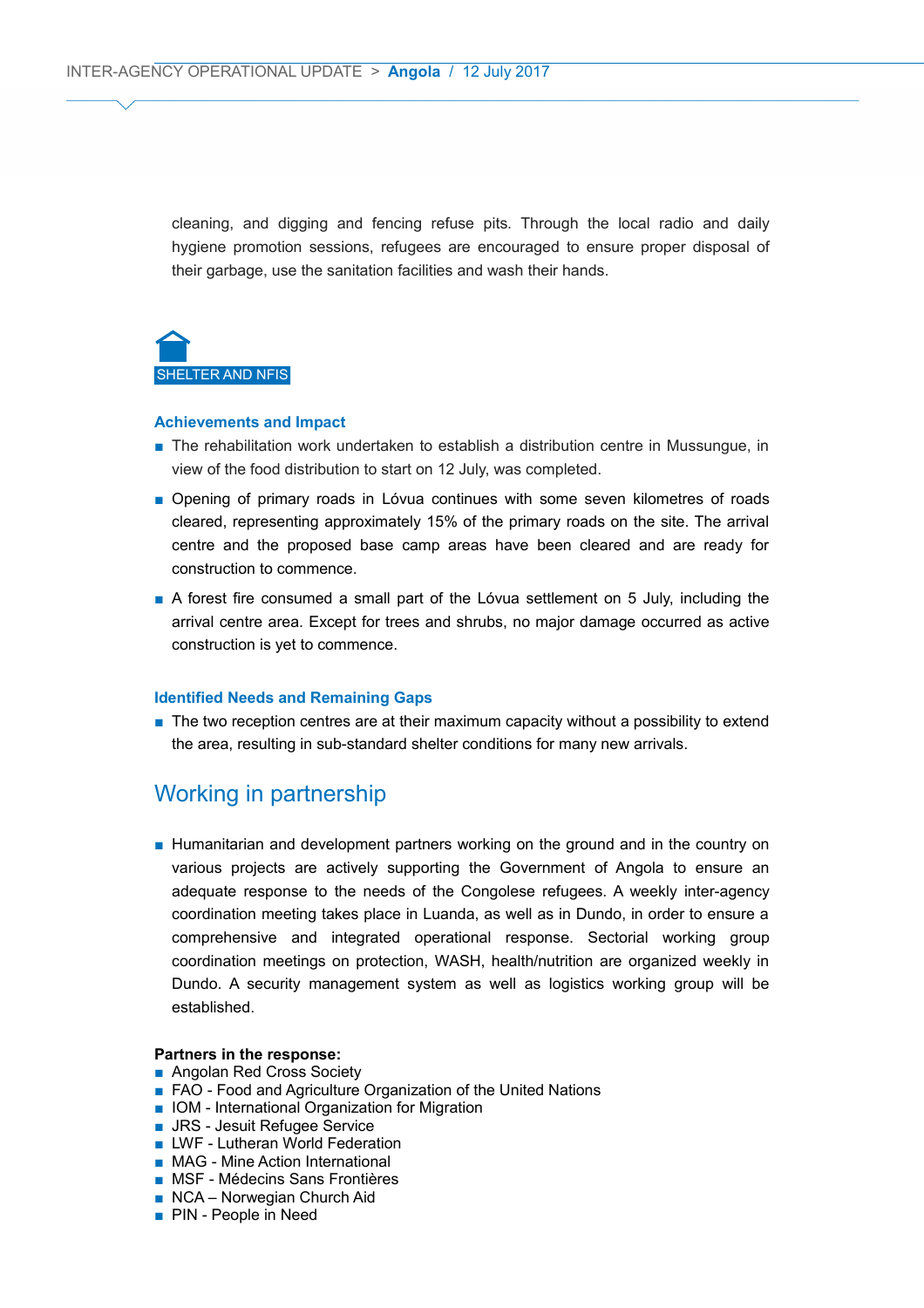- UNAIDS The Joint United Nations Programme on HIV/AIDS
- UNDP United Nations Development Programme
- UNDSS United Nations Department for Safety and Security
- UNFPA United Nations Population Fund
- UNHCR United Nations High Commissioner for Refugees
- UNICEF United Nations' Children's Fund
- UNRCO United Nations Resident Coordinator's Office
- WFP World Food Programme
- WHO World Health Organization
- World Vision

The [Angola Inter-Agency Refugee Appeal \(April – December 2017\)](http://reporting.unhcr.org/sites/default/files/Angola%20Inter-Agency%20Refugee%20Appeal%20-%20Apr-Dec%202017%20--%2012%20June%202017.pdf) is available on [Angola](https://data2.unhcr.org/en/country/ago) [Operational Data Portal.](https://data2.unhcr.org/en/country/ago) Agencies are very grateful for the financial support provided by donors who have contributed to their activities with unearmarked and broadly earmarked funds, as well as for those who have contributed directly to the operations in Angola.

**Special thanks to Denmark and the Central Emergency Response Fund** for their contributions to the inter-agency refugee response in Angola.

**Special thanks to the United States of America and private donors in Italy** for their contributions to UNHCR's operations in Angola.

| <b>Organization</b>                                         | <b>Total (USD)</b> |
|-------------------------------------------------------------|--------------------|
| FAO Food and Agriculture Organization of the United Nations | 1,030,000          |
| IOM International Organization for Migration                | 1,869,438          |
| <b>JRS Jesuit Refugee Service</b>                           | 1,574,790          |
| <b>MAG Mine Action International</b>                        | 585,000            |
| UNAIDS The Joint United Nations Programme on HIV/AIDS       | 400,000            |
| <b>UNDP United Nations Development Programme</b>            | 2,550,000          |
| UNDSS United Nations Department for Safety and Security     | 830,000            |
| <b>UNFPA United Nations Population Fund</b>                 | 1,367,414          |
| <b>UNHCR United Nations High Commissioner for Refugees</b>  | 36,705,352         |
| <b>UNICEF United Nations' Children's Fund</b>               | 8,499,703          |
| <b>UNRCO United Nations Resident Coordinator's Office</b>   | 100,000            |
| WFP World Food Programme                                    | 9,100,000          |
| WHO World Health Organization                               | 895,913            |
| <b>Total</b>                                                | 65,507,610         |

#### **Financial requirements by agency**

#### **CONTACTS**

**Markku Aikomus,** Senior Regional External Relations Officer [aikomus@unhcr.org,](mailto:aikomus@unhcr.org) Tel: +27 81 797 7456

**Katja Rytkoenen**, External Relations/Communications Officer [rytkoene@unhcr.org,](mailto:rytkoene@unhcr.org) Tel: +244 9268 11 553

#### **LINKS**